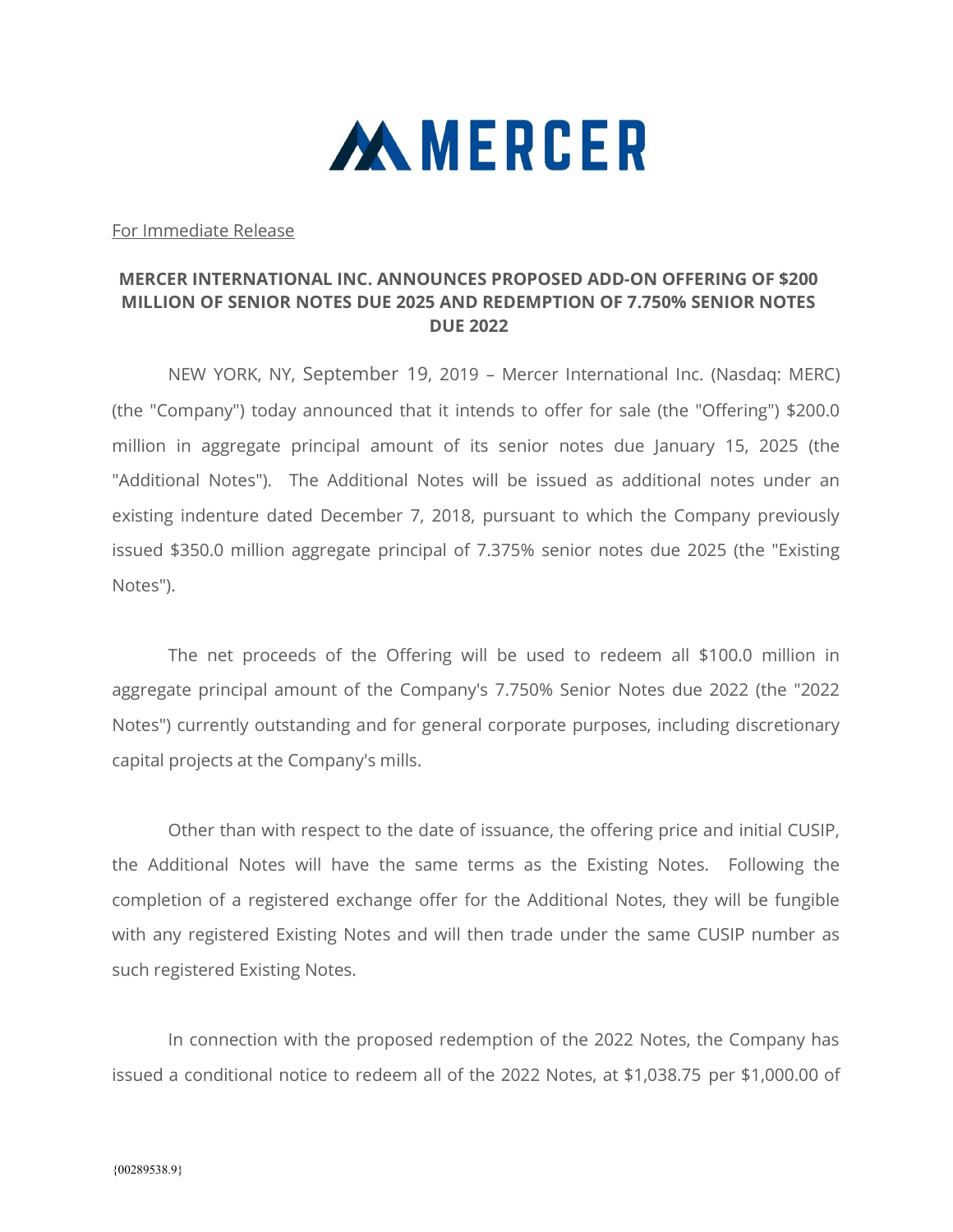principal amount redeemed, plus accrued and unpaid interest to, but not including, the redemption date. The redemption date is October 21, 2019 and redemption is conditioned upon completion of the Offering and the Company's deposit with the paying agent of sufficient funds to pay the redemption price.

The Additional Notes will be offered and sold to qualified institutional buyers in reliance on Rule 144A under the *Securities Act of 1933*, as amended (the "Securities Act"), and outside the United States to non-U.S. persons in reliance on Regulation S under the Securities Act. The Additional Notes have not been registered under the Securities Act, or any state securities laws, and unless so registered, may not be offered or sold in the United States except pursuant to an exemption from, or in a transaction not subject to, the registration requirements of the Securities Act and applicable state securities laws. This press release shall not constitute an offer to sell or the solicitation of an offer to buy, nor shall there be any sale of the Additional Notes in any state or jurisdiction in which such offer, solicitation or sale would be unlawful.

Mercer International Inc. is a global forest products company with operations in Germany and Canada with consolidated annual production capacity of 2.2 million tonnes of pulp and 550 million board feet of lumber. To obtain further information on the company, please visit its web site at http://www.mercerint.com.